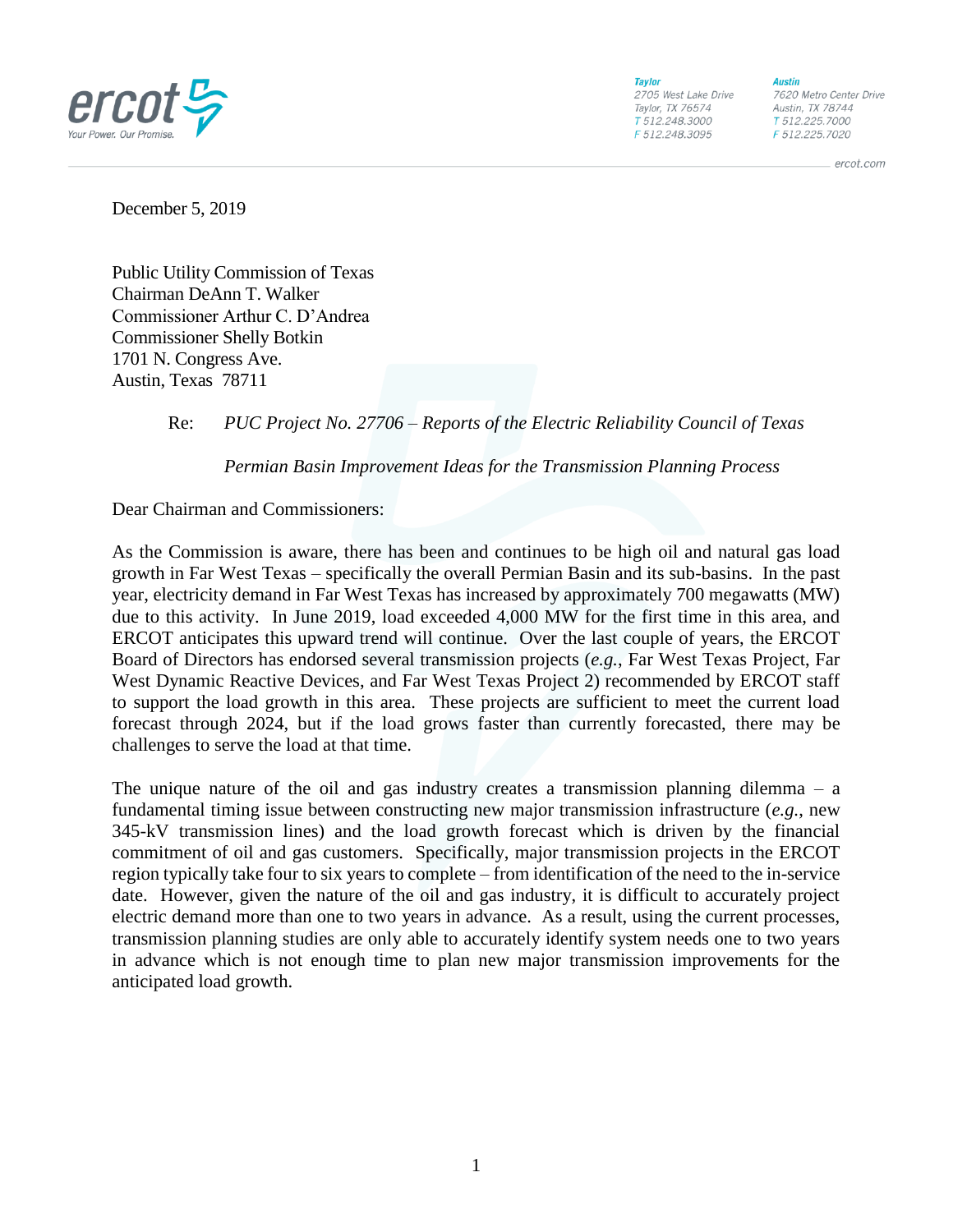Since late Spring of this year, ERCOT has been meeting with certain West Texas utilities<sup>1</sup> and oil and gas customers to identify ways to improve the timeline for needed transmission infrastructure to address the growing load in the Permian Basin and help with the aforementioned timing issue.

At a high level, the improvement ideas can be structured into the following areas:

- Reflect West Texas generator characteristics in all future transmission studies, *i.e.*, the uncertainty of solar and wind generation and the emissions limits on fossil fuel generation.
- Change ERCOT processes with West Texas utilities to perform parallel studies of Tier 1 and 2 projects.<sup>2</sup>
- Review West Texas utility third-party consultant study on planning load forecast for Far West Weather Zone.<sup>3</sup>
- Use the Transmission Service Provider (TSP) forecast scenario when performing Far West transmission studies, in addition to the scenarios used by ERCOT for all planning studies.
- Consider the Delaware Basin Load Integration Study in whole or in part as a major transmission infrastructure improvement project.<sup>4</sup>
- Consider a temporary ERCOT study process to accelerate and/or perform additional analysis of the Delaware Basin Load Integration Study for lower voltage infrastructure development projects (*e.g.*, 138-kV transmission lines).

Some of the improvement ideas have the potential to speed up existing ERCOT planning processes and therefore don't require any ERCOT rule revision changes. Other improvement ideas require the Commission's guidance and possible ERCOT rule revision changes to address the potential for long-term high load growth in the Permian Basin. Each proposal can be considered individually or as a group, and they were all developed to bridge the timing gap between transmission build and oil and gas production and processing.

ERCOT is in the process of finalizing the analysis for the Delaware Basin Load Integration Study and expects to complete the report this month. Additionally, Oncor Electric Deliver Company LLC (Oncor) has notified us that the third-party consultant will complete the planning forecast for the Far West Weather Zone by end of year as well. As such, ERCOT proposes that it present the improvement ideas at an Open Meeting in early 2020 as determined by the Commission. ERCOT will prepare a presentation that will explain each improvement idea and expected benefits along

<sup>&</sup>lt;sup>1</sup> West Texas utilities are Oncor Electric Delivery Company LLC, Texas-New Mexico Power Company, AEP Texas, Inc., and LCRA Transmission Service Corp.

<sup>2</sup> In accordance with ERCOT Protocol Section 3.11.4.3, *Categorization of Proposed Transmission Projects*, Tier 1 projects are those with an estimated capital cost greater than or equal to \$100 million, and Tier 2 projects are those with an estimated capital cost less than \$100 million and require a Certificate of Convenience and Necessity.

<sup>&</sup>lt;sup>3</sup> Oncor Electric Delivery Company LLC has engaged a third-party consultant to perform this study.

<sup>4</sup> On November 12, 2019, ERCOT provided an update to the Regional Planning Group (RPG) on the Delaware Basin Load Integration Study. For the latest presentation, *see* the following link: [http://www.ercot.com/content/wcm/key\\_documents\\_lists/165311/Delaware\\_Basin\\_Load\\_Integration\\_Study\\_Update](http://www.ercot.com/content/wcm/key_documents_lists/165311/Delaware_Basin_Load_Integration_Study_Update_-_Nov12-2019_RPG.PDF) [\\_-\\_Nov12-2019\\_RPG.PDF](http://www.ercot.com/content/wcm/key_documents_lists/165311/Delaware_Basin_Load_Integration_Study_Update_-_Nov12-2019_RPG.PDF)